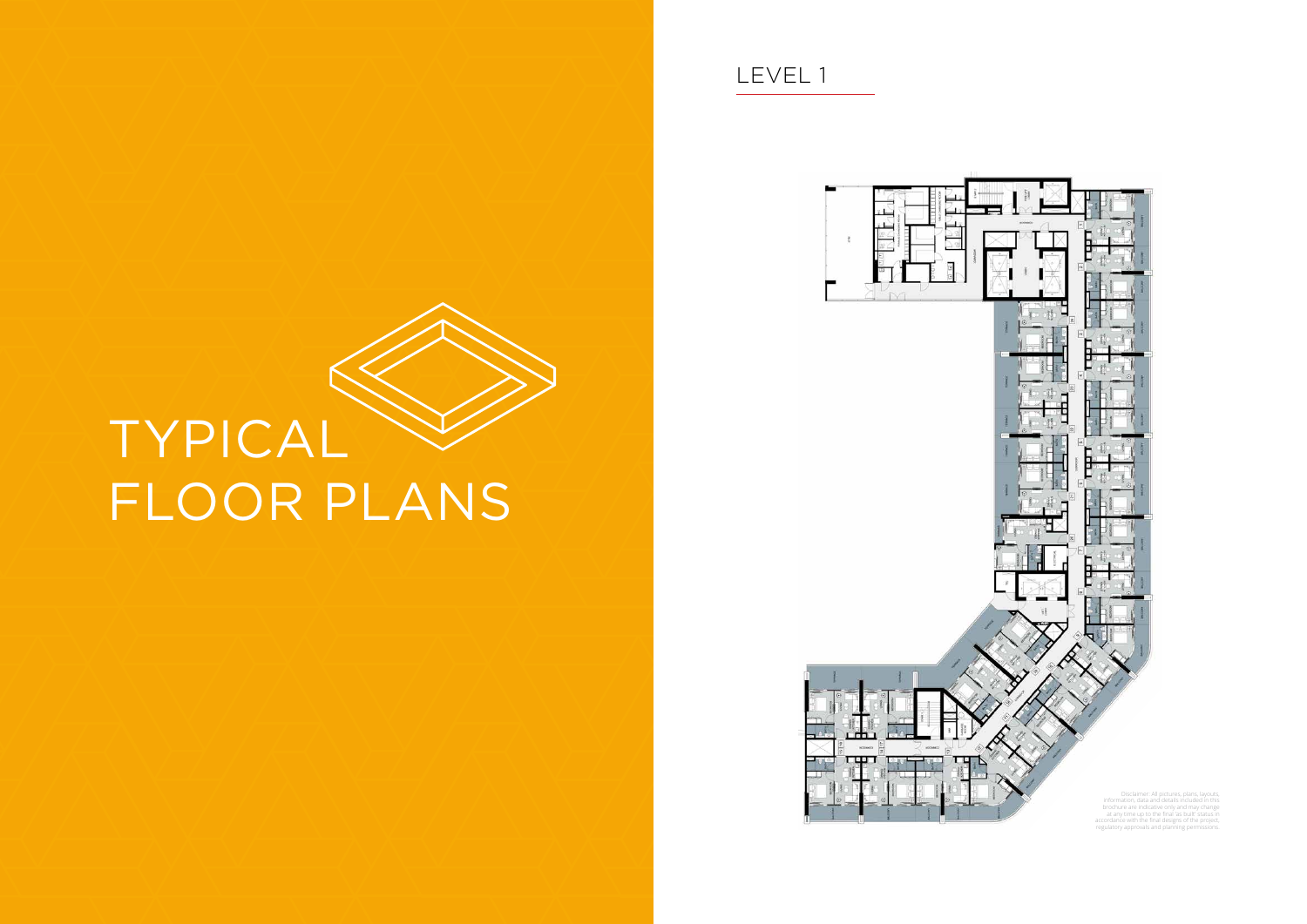Disclaimer: All pictures, plans, layouts, information, data and details included in this brochure are indicative only and may change at any time up to the final 'as built' status in accordance with the final designs of the project, regulatory approvals and planning permissions.



## LEVEL 2 LEVELS 3-26